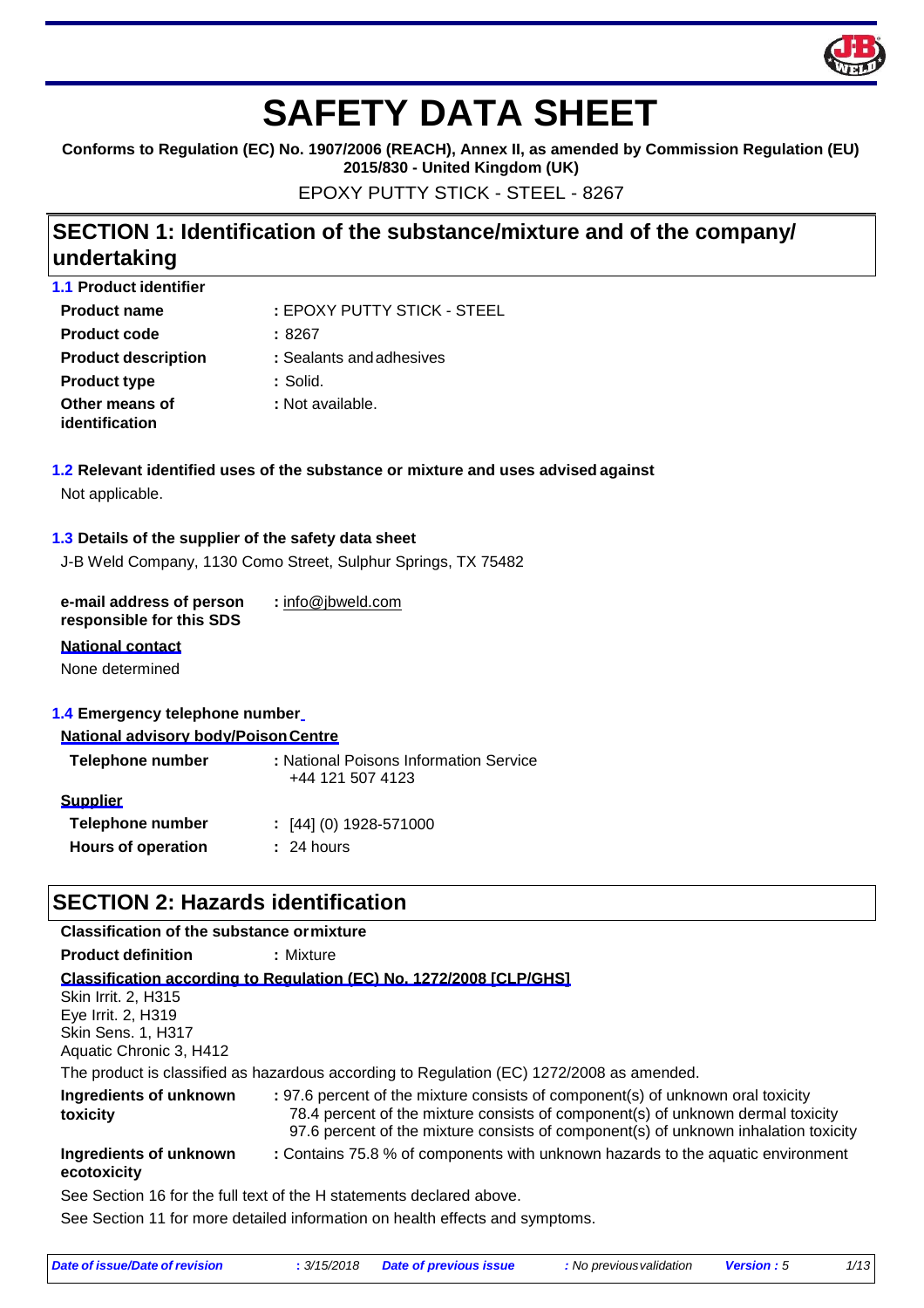**SECTION 2: Hazards identification**

| <b>Label elements</b>                                                                                                                                    |                                                                                                                                                                                                                                                                       |
|----------------------------------------------------------------------------------------------------------------------------------------------------------|-----------------------------------------------------------------------------------------------------------------------------------------------------------------------------------------------------------------------------------------------------------------------|
| <b>Hazard pictograms</b>                                                                                                                                 |                                                                                                                                                                                                                                                                       |
| <b>Signal word</b>                                                                                                                                       | : Warning                                                                                                                                                                                                                                                             |
| <b>Hazard statements</b>                                                                                                                                 | : Causes serious eye irritation.<br>Causes skin irritation.<br>May cause an allergic skin reaction.<br>Harmful to aquatic life with long lasting effects.                                                                                                             |
| <b>Precautionary statements</b>                                                                                                                          |                                                                                                                                                                                                                                                                       |
| <b>Prevention</b>                                                                                                                                        | : Wear protective gloves. Wear eye or face protection. Avoid release to the<br>environment.                                                                                                                                                                           |
| <b>Response</b>                                                                                                                                          | : IF IN EYES: Rinse cautiously with water for several minutes. Remove contact<br>lenses, if present and easy to do. Continue rinsing.                                                                                                                                 |
| <b>Storage</b>                                                                                                                                           | : Not applicable.                                                                                                                                                                                                                                                     |
| <b>Disposal</b>                                                                                                                                          | : Dispose of contents and container in accordance with all local, regional, national<br>and international regulations.                                                                                                                                                |
| <b>Hazardous ingredients</b>                                                                                                                             | : reaction product: bisphenol-A-(epichlorhydrin); epoxy resin (number average<br>molecular weight $\leq 700$ )<br>Poly[oxy(methyl-1,2-ethanediyl)], α-hydro-ω-hydroxy-, ether with 2,2-bis(<br>hydroxymethyl)-1,3-propanediol (4:1), 2-hydroxy-3-mercaptopropyl ether |
| <b>Supplemental label</b><br>elements                                                                                                                    | : Not applicable.                                                                                                                                                                                                                                                     |
| <b>Annex XVII - Restrictions</b><br>on the manufacture,<br>placing on the market and<br>use of certain dangerous<br>substances, mixtures and<br>articles | : Not applicable.                                                                                                                                                                                                                                                     |
| Special packaging requirements                                                                                                                           |                                                                                                                                                                                                                                                                       |
| <b>Containers to be fitted</b><br>with child-resistant<br>fastenings                                                                                     | : Not applicable.                                                                                                                                                                                                                                                     |
| Tactile warning of danger : Not applicable.                                                                                                              |                                                                                                                                                                                                                                                                       |
| <b>Other hazards</b>                                                                                                                                     |                                                                                                                                                                                                                                                                       |
| Other hazards which do<br>not result in classification                                                                                                   | : None known.                                                                                                                                                                                                                                                         |

## **SECTION 3: Composition/information on ingredients**

| Product/ingredient name                                                                                           | <b>Identifiers</b>                                        | %            | <b>Regulation (EC) No.</b><br>1272/2008 [CLP]                                                        | <b>Type</b> |
|-------------------------------------------------------------------------------------------------------------------|-----------------------------------------------------------|--------------|------------------------------------------------------------------------------------------------------|-------------|
| Talc                                                                                                              | EC: 238-877-9<br>CAS: 14807-96-6                          | $≥25 - ≤50$  | Not classified.                                                                                      | $[2]$       |
| glass, oxide, chemicals                                                                                           | $EC: 266-046-0$<br>CAS: 65997-17-3                        | $≥10 - ≤25$  | Not classified.                                                                                      | $[2]$       |
| reaction product: bisphenol-A-<br>(epichlorhydrin); epoxy resin<br>(number average molecular weight<br>$\leq 700$ | $EC: 500-033-5$<br>CAS: 25068-38-6<br>Index: 603-074-00-8 | $≥10 - < 25$ | <b>Skin Irrit. 2, H315</b><br>Eye Irrit. 2, H319<br>Skin Sens. 1, H317<br>Aquatic Chronic 2,<br>H411 | [1]         |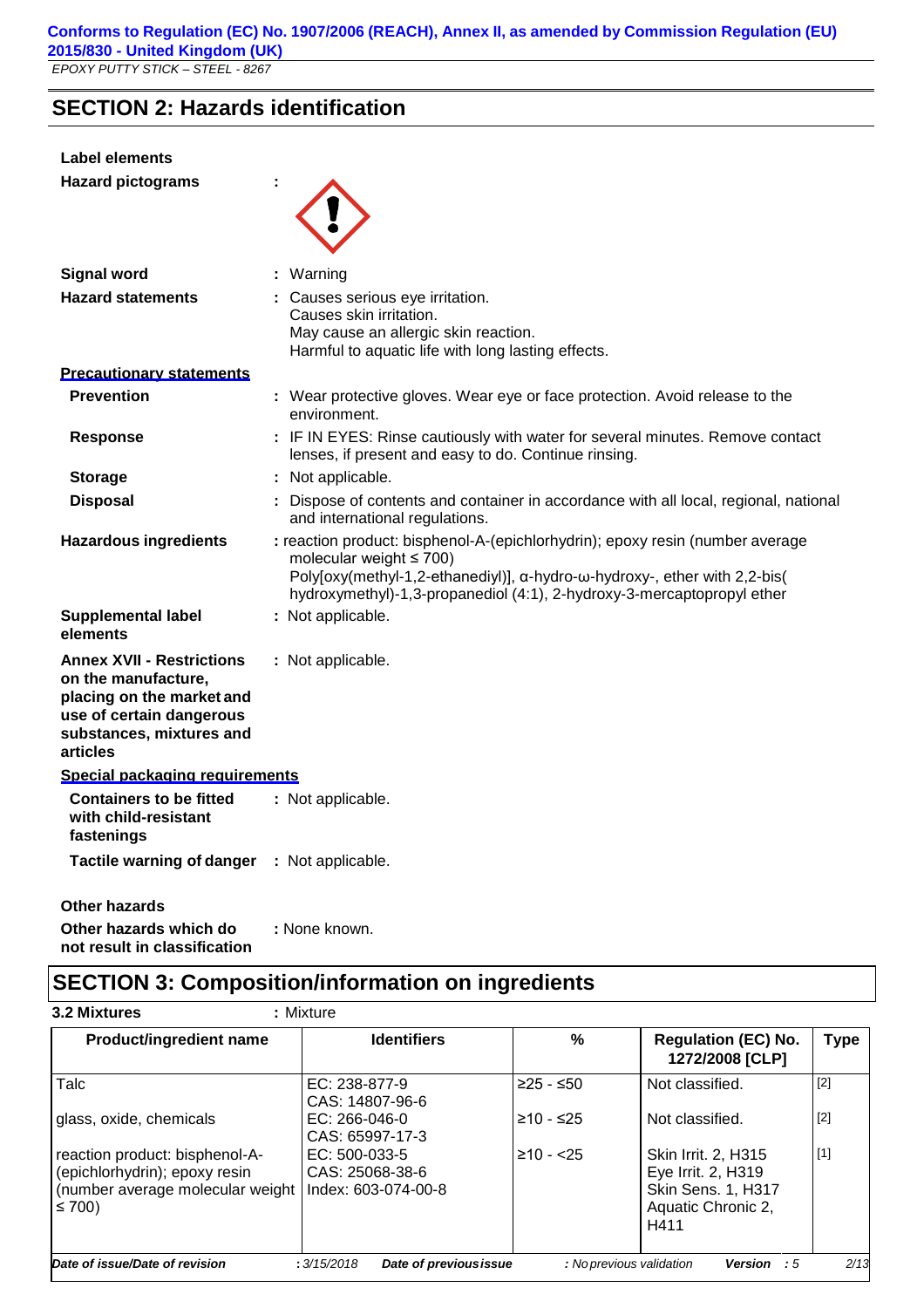#### **Conforms to Regulation (EC) No. 1907/2006 (REACH), Annex II, as amended by Commission Regulation (EU) 2015/830 - United Kingdom (UK)**

*EPOXY PUTTY STICK – STEEL - 8267*

| <b>SECTION 3: Composition/information on ingredients</b>                                                                                                      |                 |     |                                                                                                                                    |       |
|---------------------------------------------------------------------------------------------------------------------------------------------------------------|-----------------|-----|------------------------------------------------------------------------------------------------------------------------------------|-------|
| Poly[oxy(methyl-1,2-ethanediyl)], α-<br>hydro-ω-hydroxy-, ether with 2,2-<br>bis(hydroxymethyl)-1,3-propanediol<br>(4:1), 2-hydroxy-3-mercaptopropyl<br>ether | CAS: 72244-98-5 | ≤10 | Skin Sens. 1B, H317<br>Aquatic Chronic 3,<br>H412<br>See Section 16 for<br>the full text of the H<br>statements declared<br>above. | $[1]$ |

There are no additional ingredients present which, within the current knowledge of the supplier and in the concentrations applicable, are classified as hazardous to health or the environment, are PBTs, vPvBs or Substances of equivalent concern, or have been assigned a workplace exposure limit and hence require reporting in this section.

#### Type

[1] Substance classified with a health or environmental hazard

- [2] Substance with a workplace exposure limit
- [3] Substance meets the criteria for PBT according to Regulation (EC) No. 1907/2006, Annex XIII
- [4] Substance meets the criteria for vPvB according to Regulation (EC) No. 1907/2006, AnnexXIII
- [5] Substance of equivalent concern
- [6] Additional disclosure due to company policy

Occupational exposure limits, if available, are listed in Section 8.

## **SECTION 4: First aid measures**

#### **4.1 Description of first aid measures**

| Eye contact                       | : Immediately flush eyes with plenty of water, occasionally lifting the upper and lower<br>eyelids. Check for and remove any contact lenses. Continue to rinse for at least 10<br>minutes. Get medical attention.                                                                                                                                                                                                                                                                                                                                                                                                                                                                                                                                                                                                            |
|-----------------------------------|------------------------------------------------------------------------------------------------------------------------------------------------------------------------------------------------------------------------------------------------------------------------------------------------------------------------------------------------------------------------------------------------------------------------------------------------------------------------------------------------------------------------------------------------------------------------------------------------------------------------------------------------------------------------------------------------------------------------------------------------------------------------------------------------------------------------------|
| <b>Inhalation</b>                 | : Remove victim to fresh air and keep at rest in a position comfortable for breathing.<br>If not breathing, if breathing is irregular or if respiratory arrest occurs, provide<br>artificial respiration or oxygen by trained personnel. It may be dangerous to the<br>person providing aid to give mouth-to-mouth resuscitation. Get medical attention if<br>adverse health effects persist or are severe. If unconscious, place in recovery<br>position and get medical attention immediately. Maintain an open airway. Loosen<br>tight clothing such as a collar, tie, belt or waistband.                                                                                                                                                                                                                                 |
| <b>Skin contact</b>               | : Wash with plenty of soap and water. Remove contaminated clothing and shoes.<br>Wash contaminated clothing thoroughly with water before removing it, or wear<br>gloves. Continue to rinse for at least 10 minutes. Get medical attention. In the<br>event of any complaints or symptoms, avoid further exposure. Wash clothing<br>before reuse. Clean shoes thoroughly before reuse.                                                                                                                                                                                                                                                                                                                                                                                                                                        |
| Ingestion                         | : Wash out mouth with water. Remove dentures if any. Remove victim to fresh air<br>and keep at rest in a position comfortable for breathing. If material has been<br>swallowed and the exposed person is conscious, give small quantities of water to<br>drink. Stop if the exposed person feels sick as vomiting may be dangerous. Do not<br>induce vomiting unless directed to do so by medical personnel. If vomiting occurs,<br>the head should be kept low so that vomit does not enter the lungs. Get medical<br>attention if adverse health effects persist or are severe. Never give anything by<br>mouth to an unconscious person. If unconscious, place in recovery position and get<br>medical attention immediately. Maintain an open airway. Loosen tight clothing such<br>as a collar, tie, belt or waistband. |
| <b>Protection of first-aiders</b> | : No action shall be taken involving any personal risk or without suitable training. It<br>may be dangerous to the person providing aid to give mouth-to-mouth resuscitation.<br>Wash contaminated clothing thoroughly with water before removing it, or wear<br>gloves.                                                                                                                                                                                                                                                                                                                                                                                                                                                                                                                                                     |

**4.2 Most important symptoms and effects, both acute and delayed Over-exposure signs/symptoms**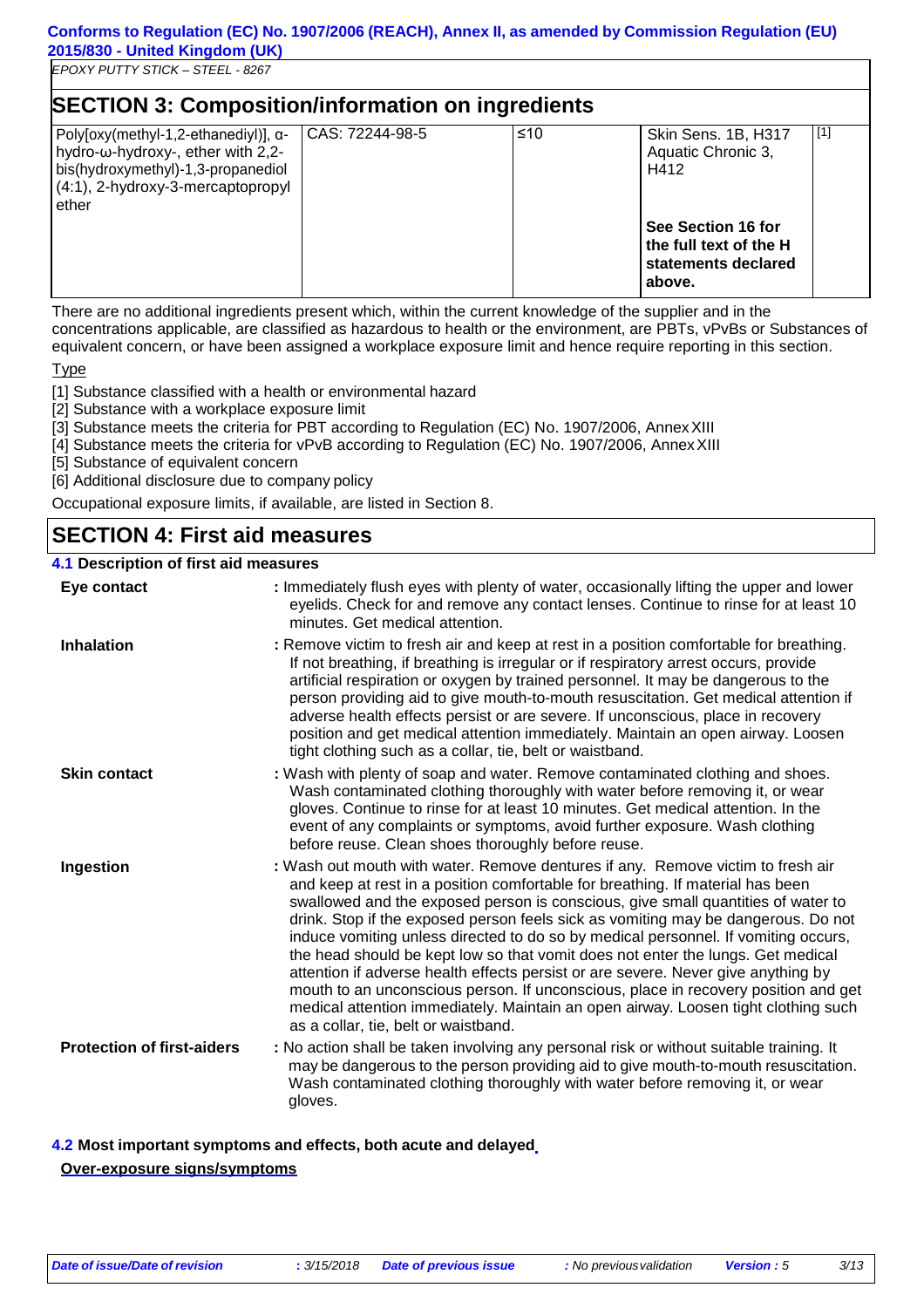## **SECTION 4: First aid measures**

| Eye contact                                              | : Adverse symptoms may include the following:<br>pain or irritation<br>watering<br>redness                                                                                                                                                                                                                                                                            |
|----------------------------------------------------------|-----------------------------------------------------------------------------------------------------------------------------------------------------------------------------------------------------------------------------------------------------------------------------------------------------------------------------------------------------------------------|
| <b>Inhalation</b>                                        | : No specific data.                                                                                                                                                                                                                                                                                                                                                   |
| <b>Skin contact</b>                                      | : Adverse symptoms may include the following:<br>irritation<br>redness                                                                                                                                                                                                                                                                                                |
| Ingestion                                                | : No specific data.                                                                                                                                                                                                                                                                                                                                                   |
|                                                          | 4.3 Indication of any immediate medical attention and special treatment needed                                                                                                                                                                                                                                                                                        |
| Notes to physician                                       | : Treat symptomatically. Contact poison treatment specialist immediately if large<br>quantities have been ingested or inhaled.                                                                                                                                                                                                                                        |
| <b>Specific treatments</b>                               | : No specific treatment.                                                                                                                                                                                                                                                                                                                                              |
| <b>SECTION 5: Firefighting measures</b>                  |                                                                                                                                                                                                                                                                                                                                                                       |
| 5.1 Extinguishing media                                  |                                                                                                                                                                                                                                                                                                                                                                       |
| <b>Suitable extinguishing</b><br>media                   | : Use an extinguishing agent suitable for the surrounding fire.                                                                                                                                                                                                                                                                                                       |
| <b>Unsuitable extinguishing</b><br>media                 | : None known.                                                                                                                                                                                                                                                                                                                                                         |
|                                                          | 5.2 Special hazards arising from the substance or mixture                                                                                                                                                                                                                                                                                                             |
| <b>Hazards from the</b><br>substance or mixture          | : This material is harmful to aquatic life with long lasting effects. Fire water<br>contaminated with this material must be contained and prevented from being<br>discharged to any waterway, sewer or drain.                                                                                                                                                         |
| <b>Hazardous combustion</b><br>products                  | : Decomposition products may include the following materials:<br>carbon dioxide<br>carbon monoxide<br>sulfur oxides<br>halogenated compounds<br>metal oxide/oxides                                                                                                                                                                                                    |
| 5.3 Advice for firefighters                              |                                                                                                                                                                                                                                                                                                                                                                       |
| <b>Special protective actions</b><br>for fire-fighters   | : Promptly isolate the scene by removing all persons from the vicinity of the incident if<br>there is a fire. No action shall be taken involving any personal risk or without<br>suitable training.                                                                                                                                                                   |
| <b>Special protective</b><br>equipment for fire-fighters | : Fire-fighters should wear appropriate protective equipment and self-contained<br>breathing apparatus (SCBA) with a full face-piece operated in positive pressure<br>mode. Clothing for fire-fighters (including helmets, protective boots and gloves)<br>conforming to European standard EN 469 will provide a basic level of protection for<br>chemical incidents. |
|                                                          |                                                                                                                                                                                                                                                                                                                                                                       |

## **SECTION 6: Accidental release measures**

### **6.1 Personal precautions, protective equipment and emergency procedures**

| For non-emergency<br>personnel | : No action shall be taken involving any personal risk or without suitable training.<br>Evacuate surrounding areas. Keep unnecessary and unprotected personnel from<br>entering. Do not touch or walk through spilt material. Provide adequate ventilation.<br>Wear appropriate respirator when ventilation is inadequate. Put on appropriate<br>personal protective equipment. |
|--------------------------------|---------------------------------------------------------------------------------------------------------------------------------------------------------------------------------------------------------------------------------------------------------------------------------------------------------------------------------------------------------------------------------|
| For emergency responders :     | If specialised clothing is required to deal with the spillage, take note of any<br>information in Section 8 on suitable and unsuitable materials. See also the<br>information in "For non-emergency personnel".                                                                                                                                                                 |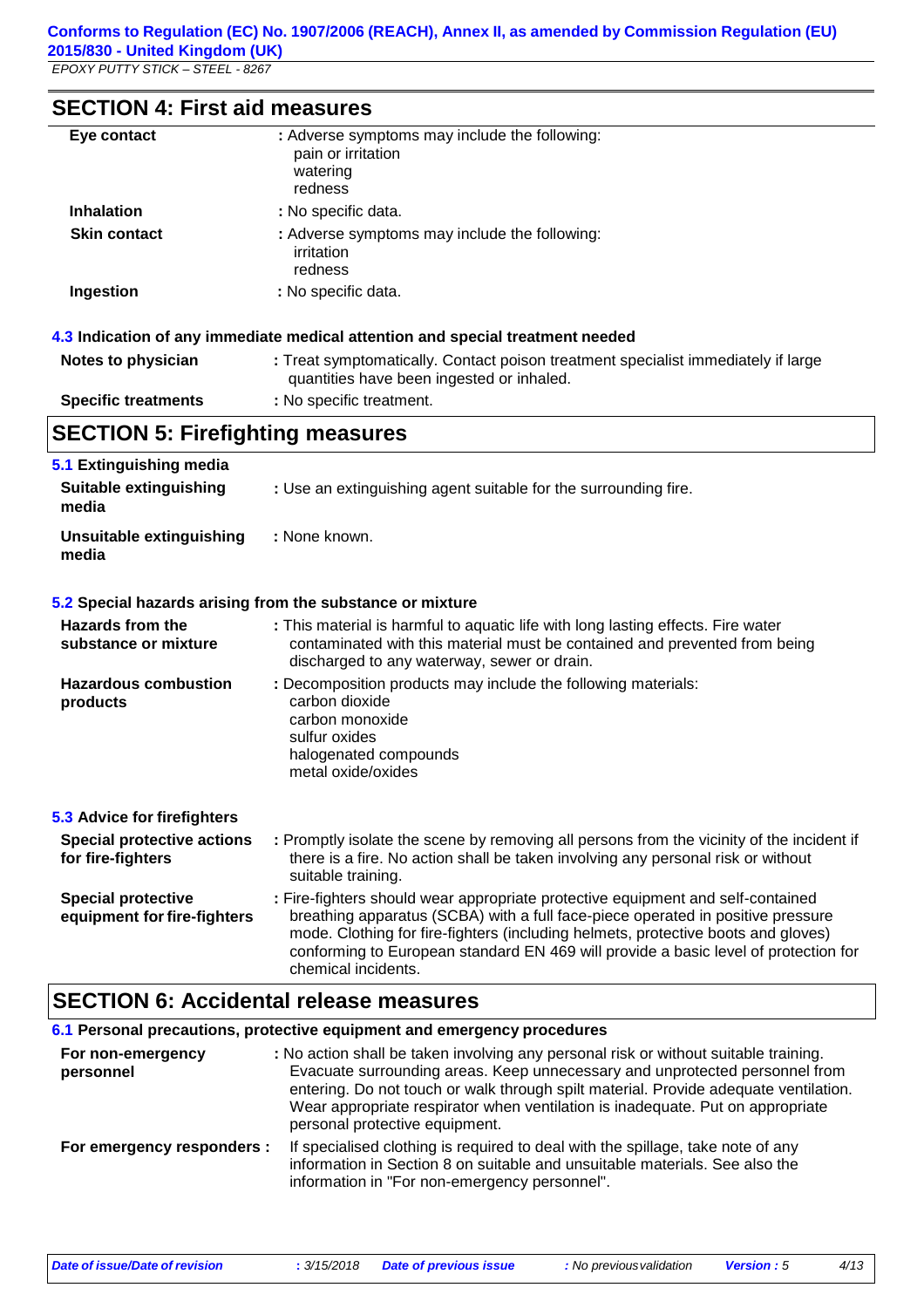#### **SECTION 6: Accidental releasemeasures**

| <b>6.2 Environmental</b><br>precautions | : Avoid dispersal of spilt material and runoff and contact with soil, waterways, drains<br>and sewers. Inform the relevant authorities if the product has caused environmental<br>pollution (sewers, waterways, soil or air). Water polluting material. May be harmful<br>to the environment if released in large quantities.                              |  |
|-----------------------------------------|------------------------------------------------------------------------------------------------------------------------------------------------------------------------------------------------------------------------------------------------------------------------------------------------------------------------------------------------------------|--|
|                                         | 6.3 Methods and material for containment and cleaning up                                                                                                                                                                                                                                                                                                   |  |
| <b>Small spill</b>                      | : Move containers from spill area. Avoid dust generation. Using a vacuum with<br>HEPA filter will reduce dust dispersal. Place spilled material in a designated,<br>labeled waste container. Dispose of via a licensed waste disposal contractor.                                                                                                          |  |
| Large spill                             | : Move containers from spill area. Approach the release from upwind. Prevent entry<br>into sewers, water courses, basements or confined areas. Avoid dust generation.<br>Do not dry sweep. Vacuum dust with equipment fitted with a HEPA filter and place<br>in a closed, labeled waste container. Dispose of via a licensed waste disposal<br>contractor. |  |
| 6.4 Reference to other<br>sections      | : See Section 1 for emergency contact information.<br>See Section 8 for information on appropriate personal protective equipment.<br>See Section 13 for additional waste treatment information.                                                                                                                                                            |  |

## **SECTION 7: Handling and storage**

The information in this section contains generic advice and guidance. The list of Identified Uses in Section 1 should be consulted for any available use-specific information provided in the Exposure Scenario(s).

#### **7.1 Precautions for safe handling**

| <b>Protective measures</b>                       | : Put on appropriate personal protective equipment (see Section 8). Persons with a<br>history of skin sensitization problems should not be employed in any process in<br>which this product is used. Do not get in eyes or on skin or clothing. Do not ingest.<br>Avoid release to the environment. Keep in the original container or an approved<br>alternative made from a compatible material, kept tightly closed when not in use.<br>Empty containers retain product residue and can be hazardous. Do not reuse<br>container. |
|--------------------------------------------------|------------------------------------------------------------------------------------------------------------------------------------------------------------------------------------------------------------------------------------------------------------------------------------------------------------------------------------------------------------------------------------------------------------------------------------------------------------------------------------------------------------------------------------|
| <b>Advice on general</b><br>occupational hygiene | : Eating, drinking and smoking should be prohibited in areas where this material is<br>handled, stored and processed. Workers should wash hands and face before<br>eating, drinking and smoking. Remove contaminated clothing and protective<br>equipment before entering eating areas. See also Section 8 for additional<br>information on hygiene measures.                                                                                                                                                                      |

#### **7.2 Conditions for safe storage, including any incompatibilities**

Do not store above the following temperature: 35°C (95°F). Store in accordance with local regulations. Store in original container protected from direct sunlight in a dry, cool and well-ventilated area, away from incompatible materials (see Section 10) and food and drink. Keep container tightly closed and sealed until ready for use. Containers that have been opened must be carefully resealed and kept upright to prevent leakage. Do not store in unlabelled containers. Use appropriate containment to avoid environmental contamination. See Section 10 for incompatible materials before handling or use.

| 7.3 Specific end use(s)                         |                          |
|-------------------------------------------------|--------------------------|
| <b>Recommendations</b>                          | : Sealants and adhesives |
| the characteristic contract was a stated of the |                          |

| Industrial sector specific | : Not available. |
|----------------------------|------------------|
| solutions                  |                  |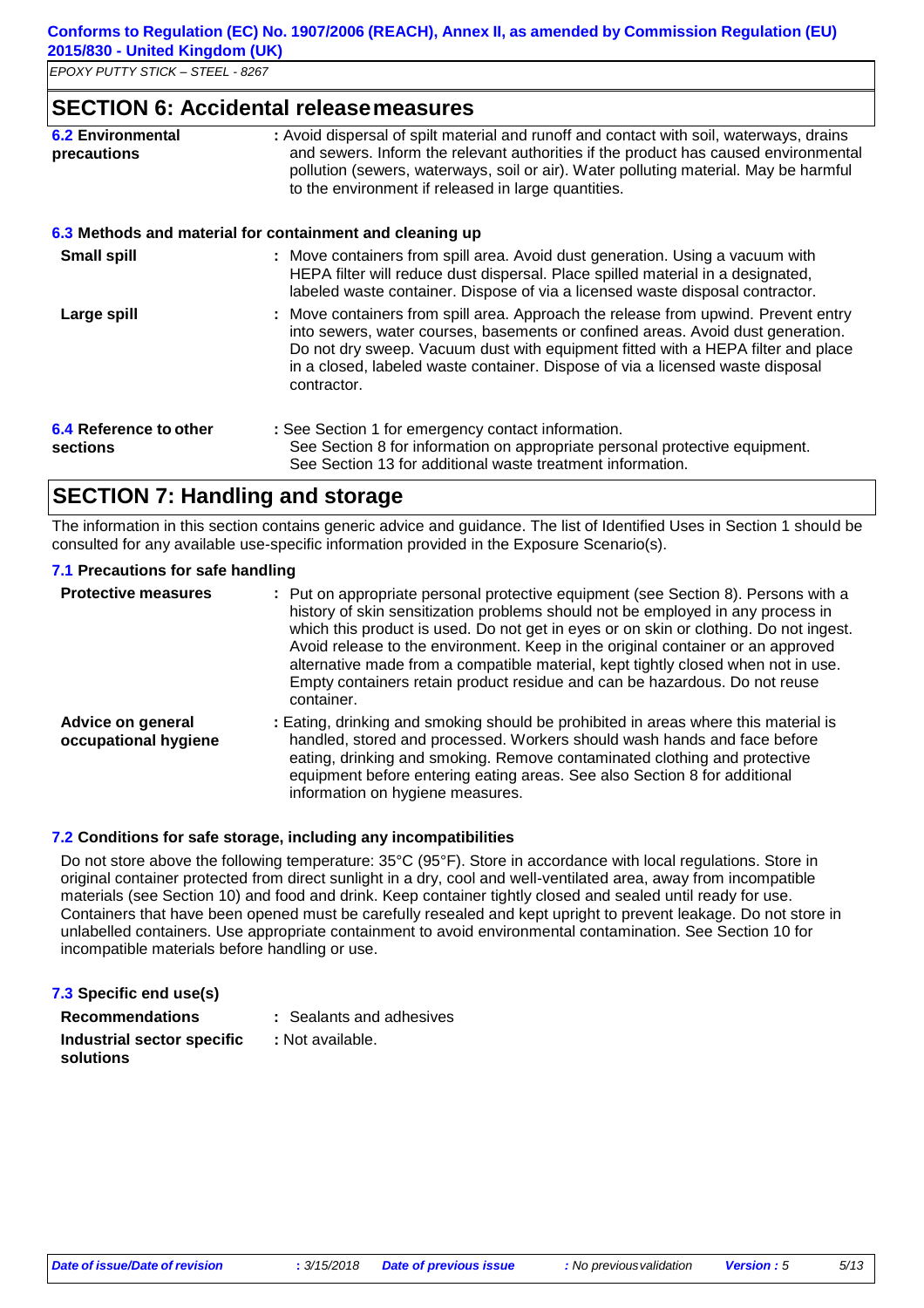## **SECTION 8: Exposure controls/personal protection**

The information in this section contains generic advice and guidance. Information is provided based on typical anticipated uses of the product. Additional measures might be required for bulk handling or other uses that could significantly increase worker exposure or environmental releases.

#### **8.1 Control parameters**

#### **Occupational exposure limits**

| <b>Product/ingredient name</b>                    | <b>Exposure limit values</b>                                                                                                                                                                                                                                                                                                                                                                                                                                                                                                                                                                                                                                                                                                                                                                                                                                                                                                                                                                                                     |
|---------------------------------------------------|----------------------------------------------------------------------------------------------------------------------------------------------------------------------------------------------------------------------------------------------------------------------------------------------------------------------------------------------------------------------------------------------------------------------------------------------------------------------------------------------------------------------------------------------------------------------------------------------------------------------------------------------------------------------------------------------------------------------------------------------------------------------------------------------------------------------------------------------------------------------------------------------------------------------------------------------------------------------------------------------------------------------------------|
| Talc<br>glass, oxide, chemicals                   | EH40/2005 WELs (United Kingdom (UK), 12/2011).<br>TWA: 1 mg/m <sup>3</sup> 8 hours. Form: respirable dust<br>EH40/2005 WELs (United Kingdom (UK), 12/2011).<br>TWA: 5 mg/m <sup>3</sup> 8 hours.                                                                                                                                                                                                                                                                                                                                                                                                                                                                                                                                                                                                                                                                                                                                                                                                                                 |
| <b>Recommended monitoring</b><br>÷.<br>procedures | If this product contains ingredients with exposure limits, personal, workplace<br>atmosphere or biological monitoring may be required to determine the effectiveness<br>of the ventilation or other control measures and/or the necessity to use respiratory<br>protective equipment. Reference should be made to monitoring standards, such as<br>the following: European Standard EN 689 (Workplace atmospheres - Guidance for<br>the assessment of exposure by inhalation to chemical agents for comparison with<br>limit values and measurement strategy) European Standard EN 14042 (Workplace<br>atmospheres - Guide for the application and use of procedures for the assessment<br>of exposure to chemical and biological agents) European Standard EN 482<br>(Workplace atmospheres - General requirements for the performance of procedures<br>for the measurement of chemical agents) Reference to national guidance<br>documents for methods for the determination of hazardous substances will also be<br>required. |

#### **DNELs/DMELs**

No DNELs/DMELs available.

#### **PNECs**

No PNECs available

| 8.2 Exposure controls               |                                                                                                                                                                                                                                                                                                                                                                                                                                                                                                                                                                                                                           |  |  |
|-------------------------------------|---------------------------------------------------------------------------------------------------------------------------------------------------------------------------------------------------------------------------------------------------------------------------------------------------------------------------------------------------------------------------------------------------------------------------------------------------------------------------------------------------------------------------------------------------------------------------------------------------------------------------|--|--|
| Appropriate engineering<br>controls | : Good general ventilation should be sufficient to control worker exposure to airborne<br>contaminants.                                                                                                                                                                                                                                                                                                                                                                                                                                                                                                                   |  |  |
| Individual protection measures      |                                                                                                                                                                                                                                                                                                                                                                                                                                                                                                                                                                                                                           |  |  |
| <b>Hygiene measures</b>             | : Wash hands, forearms and face thoroughly after handling chemical products,<br>before eating, smoking and using the lavatory and at the end of the working period.<br>Appropriate techniques should be used to remove potentially contaminated clothing.<br>Contaminated work clothing should not be allowed out of the workplace. Wash<br>contaminated clothing before reusing. Ensure that eyewash stations and safety<br>showers are close to the workstation location.                                                                                                                                               |  |  |
| <b>Eye/face protection</b>          | : Safety eyewear complying with an approved standard should be used when a risk<br>assessment indicates this is necessary to avoid exposure to liquid splashes, mists,<br>gases or dusts. If contact is possible, the following protection should be worn,<br>unless the assessment indicates a higher degree of protection: chemical splash<br>goggles.                                                                                                                                                                                                                                                                  |  |  |
| <b>Skin protection</b>              |                                                                                                                                                                                                                                                                                                                                                                                                                                                                                                                                                                                                                           |  |  |
| <b>Hand protection</b>              | : Chemical-resistant, impervious gloves complying with an approved standard should<br>be worn at all times when handling chemical products if a risk assessment indicates<br>this is necessary. Considering the parameters specified by the glove manufacturer,<br>check during use that the gloves are still retaining their protective properties. It<br>should be noted that the time to breakthrough for any glove material may be<br>different for different glove manufacturers. In the case of mixtures, consisting of<br>several substances, the protection time of the gloves cannot be accurately<br>estimated. |  |  |
| <b>Body protection</b>              | Personal protective equipment for the body should be selected based on the task<br>being performed and the risks involved and should be approved by a specialist<br>before handling this product.                                                                                                                                                                                                                                                                                                                                                                                                                         |  |  |
| Date of issue/Date of revision      | : 3/15/2018<br><b>Date of previous issue</b><br>: No previous validation<br>Version: 5<br>6/13                                                                                                                                                                                                                                                                                                                                                                                                                                                                                                                            |  |  |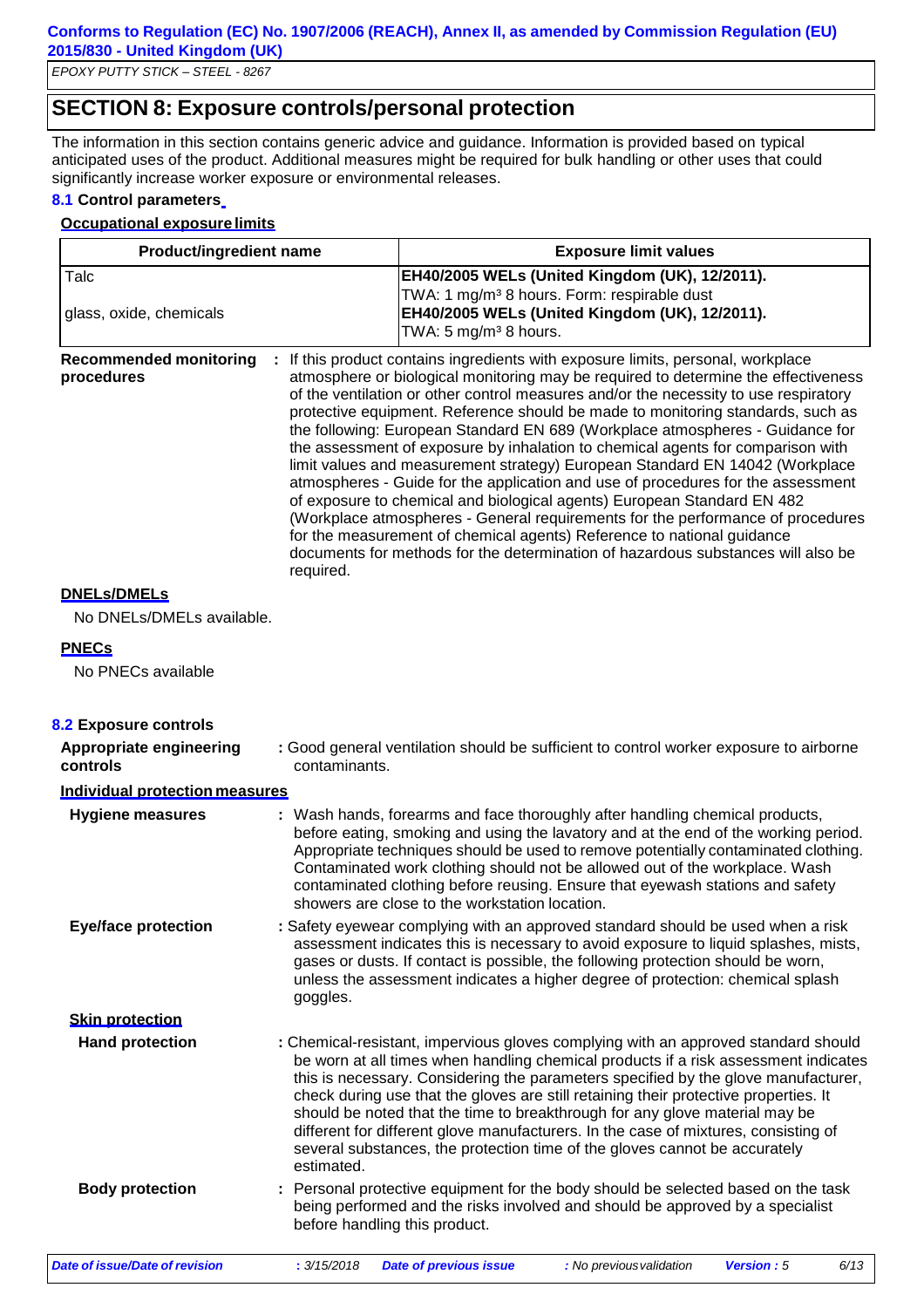### **SECTION 8: Exposure controls/personal protection**

| Other skin protection                     | : Appropriate footwear and any additional skin protection measures should be<br>selected based on the task being performed and the risks involved and should be<br>approved by a specialist before handling this product.                                                                                                       |
|-------------------------------------------|---------------------------------------------------------------------------------------------------------------------------------------------------------------------------------------------------------------------------------------------------------------------------------------------------------------------------------|
| <b>Respiratory protection</b>             | : Based on the hazard and potential for exposure, select a respirator that meets the<br>appropriate standard or certification. Respirators must be used according to a<br>respiratory protection program to ensure proper fitting, training, and other important<br>aspects of use.                                             |
| <b>Environmental exposure</b><br>controls | : Emissions from ventilation or work process equipment should be checked to<br>ensure they comply with the requirements of environmental protection legislation.<br>In some cases, fume scrubbers, filters or engineering modifications to the process<br>equipment will be necessary to reduce emissions to acceptable levels. |

## **SECTION 9: Physical and chemical properties**

#### **9.1 Information on basic physical and chemical properties**

| <b>Appearance</b>                                           |                                                                                                                    |
|-------------------------------------------------------------|--------------------------------------------------------------------------------------------------------------------|
| <b>Physical state</b>                                       | : Solid.                                                                                                           |
| Colour                                                      | : Dark grey.-Black.                                                                                                |
| Odour                                                       | : Pungent. Sulphurous.                                                                                             |
| <b>Odour threshold</b>                                      | : Not available.                                                                                                   |
| pH                                                          | : Not available.                                                                                                   |
| <b>Melting point/freezing point</b>                         | : Not available.                                                                                                   |
| Initial boiling point and<br>boiling range                  | : Not available.                                                                                                   |
| <b>Flash point</b>                                          | : Closed cup: >93.3°C [Setaflash.] [Product does not sustain combustion.]                                          |
| <b>Evaporation rate</b>                                     | : Not available.                                                                                                   |
| Flammability (solid, gas)                                   | : Flammable in the presence of the following materials or conditions: open flames,<br>sparks and static discharge. |
| Upper/lower flammability or<br>explosive limits             | : Not available.                                                                                                   |
| Vapour pressure                                             | : Not available.                                                                                                   |
| Vapour density                                              | : Not available.                                                                                                   |
| <b>Relative density</b>                                     | : 2.247                                                                                                            |
| Solubility(ies)                                             | : Not available.                                                                                                   |
| Partition coefficient: n-octanol/ : Not available.<br>water |                                                                                                                    |
| <b>Auto-ignition temperature</b>                            | : Not available.                                                                                                   |
| <b>Decomposition temperature</b>                            | $: >200^{\circ}$ C                                                                                                 |
| <b>Viscosity</b>                                            | : Not available.                                                                                                   |
| <b>Explosive properties</b>                                 | : Not available.                                                                                                   |
| <b>Oxidising properties</b>                                 | : Not available.                                                                                                   |
|                                                             |                                                                                                                    |

#### **9.2 Other information**

**Solubility in water :** Notavailable.

## **SECTION 10: Stability and reactivity**

| <b>10.1 Reactivity</b>                     | : No specific test data related to reactivity available for this product or its ingredients. |
|--------------------------------------------|----------------------------------------------------------------------------------------------|
| <b>10.2 Chemical stability</b>             | : The product is stable.                                                                     |
| 10.3 Possibility of<br>hazardous reactions | : Under normal conditions of storage and use, hazardous reactions will not occur.            |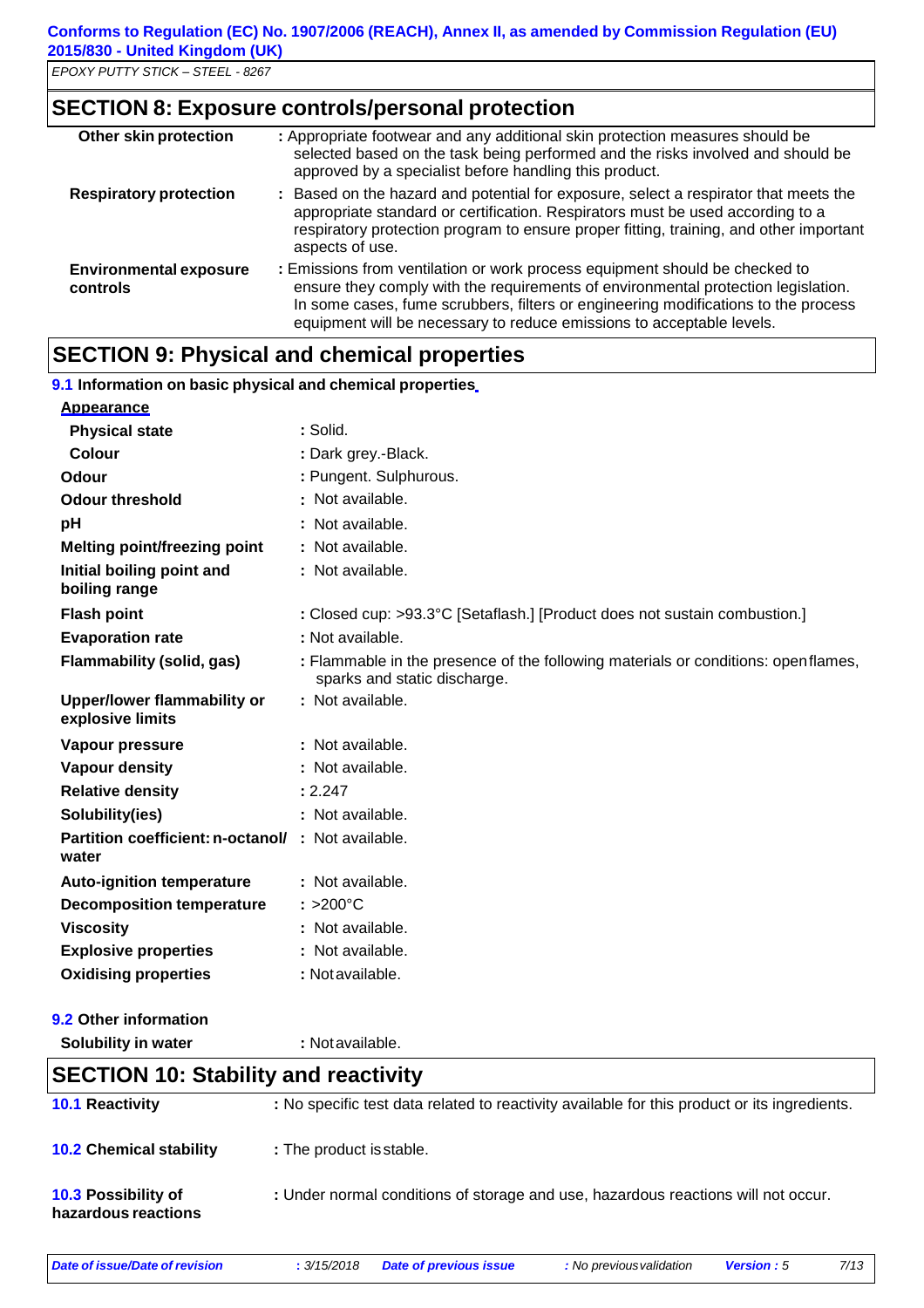## **SECTION 10: Stability and reactivity**

**10.4 Conditions to avoid :** No specificdata.

**10.5 Incompatible materials :** No specific data.

**10.6 Hazardous decomposition products :** Under normal conditions of storage and use, hazardous decomposition products should not be produced.

### **SECTION 11: Toxicological information**

#### **11.1 Information on toxicological effects**

#### **Acute toxicity**

**Conclusion/Summary :** Notavailable.

**Acute toxicity estimates**

Not available.

#### **Irritation/Corrosion**

| <b>Product/ingredient name</b>                                                                                      | <b>Result</b>                                                                                                                                                                                                                                                                                                                                                                                                                                                                                                                              | <b>Species</b> | <b>Score</b>   | <b>Exposure</b>                         | <b>Observation</b> |
|---------------------------------------------------------------------------------------------------------------------|--------------------------------------------------------------------------------------------------------------------------------------------------------------------------------------------------------------------------------------------------------------------------------------------------------------------------------------------------------------------------------------------------------------------------------------------------------------------------------------------------------------------------------------------|----------------|----------------|-----------------------------------------|--------------------|
| reaction product: bisphenol-<br>A-(epichlorhydrin); epoxy<br>resin (number average<br>molecular weight $\leq 700$ ) | Eyes - Mild irritant                                                                                                                                                                                                                                                                                                                                                                                                                                                                                                                       | Rabbit         |                | 100<br>milligrams                       |                    |
|                                                                                                                     | Skin - Moderate irritant                                                                                                                                                                                                                                                                                                                                                                                                                                                                                                                   | Rabbit         | ÷              | 24 hours 500                            | $\blacksquare$     |
|                                                                                                                     | Skin - Severe irritant                                                                                                                                                                                                                                                                                                                                                                                                                                                                                                                     | Rabbit         | $\blacksquare$ | microliters<br>24 hours 2<br>milligrams |                    |
| <b>Conclusion/Summary</b>                                                                                           | : Not available.                                                                                                                                                                                                                                                                                                                                                                                                                                                                                                                           |                |                |                                         |                    |
| <b>Sensitisation</b>                                                                                                |                                                                                                                                                                                                                                                                                                                                                                                                                                                                                                                                            |                |                |                                         |                    |
| <b>Conclusion/Summary</b>                                                                                           | : Not available.                                                                                                                                                                                                                                                                                                                                                                                                                                                                                                                           |                |                |                                         |                    |
| <b>Mutagenicity</b>                                                                                                 |                                                                                                                                                                                                                                                                                                                                                                                                                                                                                                                                            |                |                |                                         |                    |
| <b>Conclusion/Summary</b>                                                                                           | : Not available.                                                                                                                                                                                                                                                                                                                                                                                                                                                                                                                           |                |                |                                         |                    |
| Carcinogenicity                                                                                                     |                                                                                                                                                                                                                                                                                                                                                                                                                                                                                                                                            |                |                |                                         |                    |
| <b>Conclusion/Summary</b>                                                                                           | : This product contains talc in a polymer matrix. Sanding the cured product may<br>release particles containing talc with the polymer and other components of the<br>matrix into the air. The talc contains less than 1% crystalline silica. Appropriate<br>evaluations of the use of the product should be performed to determine if exposure<br>to talc occurs due to handling and use. If such exposures occur, appropriate<br>precautions must be taken to prevent exposure in excess of the OSHA Permissible<br>Exposure Limit (PEL). |                |                |                                         |                    |
| <b>Reproductive toxicity</b>                                                                                        |                                                                                                                                                                                                                                                                                                                                                                                                                                                                                                                                            |                |                |                                         |                    |
| <b>Conclusion/Summary</b>                                                                                           | : Not available.                                                                                                                                                                                                                                                                                                                                                                                                                                                                                                                           |                |                |                                         |                    |
| Teratogenicity                                                                                                      |                                                                                                                                                                                                                                                                                                                                                                                                                                                                                                                                            |                |                |                                         |                    |
| <b>Conclusion/Summary</b>                                                                                           | : Not available.                                                                                                                                                                                                                                                                                                                                                                                                                                                                                                                           |                |                |                                         |                    |
| Specific target organ toxicity (single exposure)                                                                    |                                                                                                                                                                                                                                                                                                                                                                                                                                                                                                                                            |                |                |                                         |                    |
| Not available.                                                                                                      |                                                                                                                                                                                                                                                                                                                                                                                                                                                                                                                                            |                |                |                                         |                    |
| Specific target organ toxicity (repeated exposure)<br>Not available.                                                |                                                                                                                                                                                                                                                                                                                                                                                                                                                                                                                                            |                |                |                                         |                    |
| <b>Aspiration hazard</b><br>Not available.                                                                          |                                                                                                                                                                                                                                                                                                                                                                                                                                                                                                                                            |                |                |                                         |                    |
| <b>Information on likely routes</b><br>of exposure                                                                  | : Not available.                                                                                                                                                                                                                                                                                                                                                                                                                                                                                                                           |                |                |                                         |                    |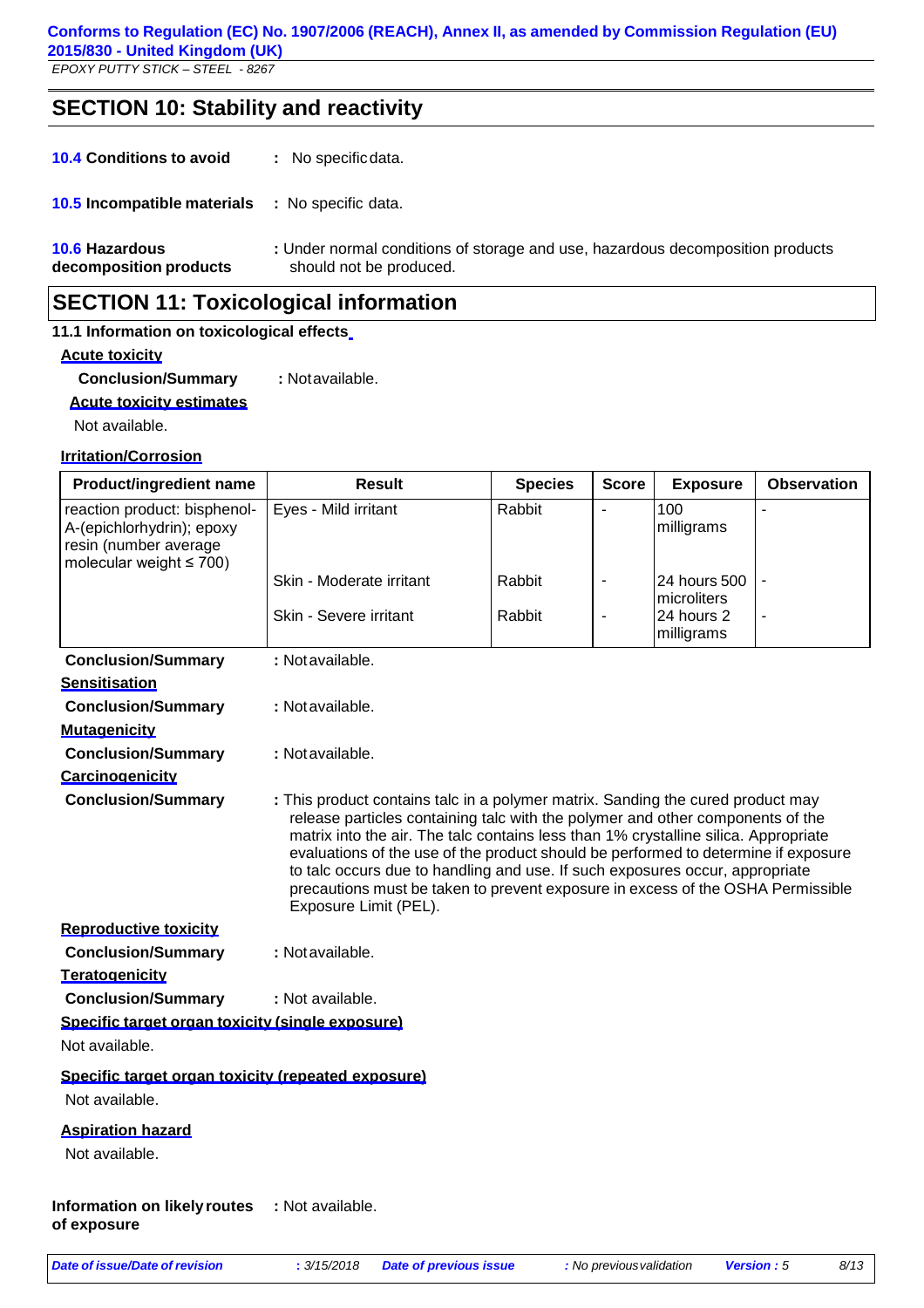**SECTION 11: Toxicological information**

| <b>Potential acute health effects</b>                     |                                                                                                          |  |
|-----------------------------------------------------------|----------------------------------------------------------------------------------------------------------|--|
| Eye contact                                               | : Causes serious eye irritation.                                                                         |  |
| <b>Inhalation</b>                                         | : No known significant effects or critical hazards.                                                      |  |
| <b>Skin contact</b>                                       | : Causes skin irritation. May cause an allergic skin reaction.                                           |  |
| Ingestion                                                 | : No known significant effects or critical hazards.                                                      |  |
|                                                           | Symptoms related to the physical, chemical and toxicological characteristics                             |  |
| Eye contact                                               | : Adverse symptoms may include the following:<br>pain or irritation<br>watering<br>redness               |  |
| <b>Inhalation</b>                                         | : No specific data.                                                                                      |  |
| <b>Skin contact</b>                                       | : Adverse symptoms may include the following:<br>irritation<br>redness                                   |  |
| Ingestion                                                 | : No specific data.                                                                                      |  |
|                                                           | Delaved and immediate effects as well as chronic effects from short and long-term exposure               |  |
| <b>Short term exposure</b>                                |                                                                                                          |  |
| <b>Potential immediate</b><br>effects                     | : Not available.                                                                                         |  |
| <b>Potential delayed effects</b>                          | : Not available.                                                                                         |  |
| Long term exposure                                        |                                                                                                          |  |
| <b>Potential immediate</b><br>effects                     | : Not available.                                                                                         |  |
| <b>Potential delayed effects</b>                          | : Not available.                                                                                         |  |
| <b>Potential chronic health effects</b><br>Not available. |                                                                                                          |  |
| <b>Conclusion/Summary</b>                                 | : Not available.                                                                                         |  |
| <b>General</b>                                            | : Once sensitized, a severe allergic reaction may occur when subsequently exposed<br>to very low levels. |  |
| Carcinogenicity                                           | No known significant effects or critical hazards.                                                        |  |
| <b>Mutagenicity</b>                                       | No known significant effects or critical hazards.                                                        |  |
| <b>Teratogenicity</b>                                     | : No known significant effects or critical hazards.                                                      |  |
| <b>Developmental effects</b>                              | : No known significant effects or critical hazards.                                                      |  |
| <b>Fertility effects</b>                                  | : No known significant effects or critical hazards.                                                      |  |
| <b>Other information</b>                                  | : Not available.                                                                                         |  |

## **SECTION 12: Ecological information**

**12.1 Toxicity Conclusion/Summary :** Not available.

#### **12.2 Persistence and degradability**

**Conclusion/Summary :** Not available.

#### **12.3 Bioaccumulative potential**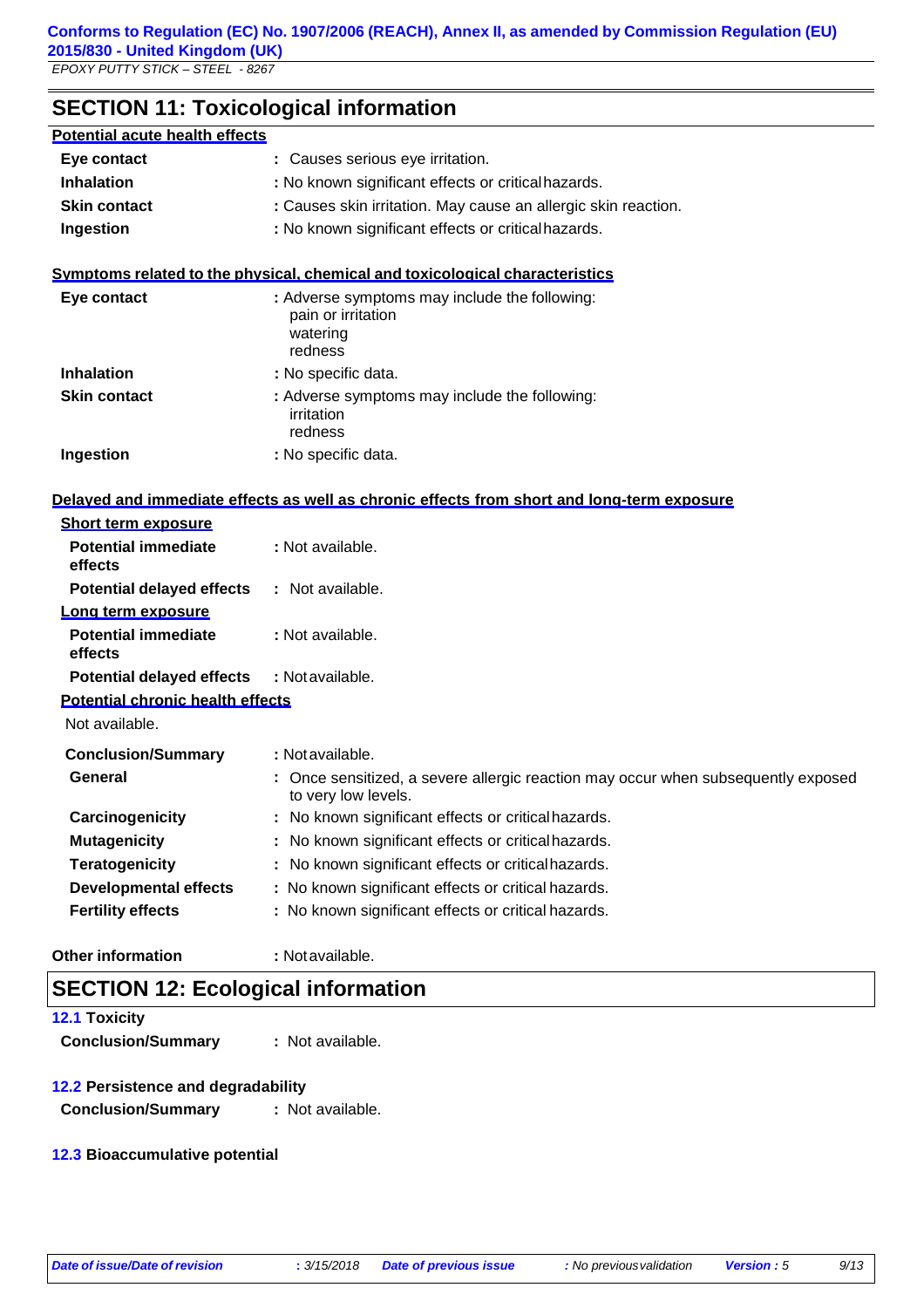|  | <b>SECTION 12: Ecological information</b> |  |
|--|-------------------------------------------|--|
|--|-------------------------------------------|--|

|  | <b>Product/ingredient name</b>                                                                                      | $\mathsf{LogP}_\mathsf{ow}$ | <b>BCF</b> | <b>Potential</b> |
|--|---------------------------------------------------------------------------------------------------------------------|-----------------------------|------------|------------------|
|  | reaction product: bisphenol-<br>A-(epichlorhydrin); epoxy<br>resin (number average<br>molecular weight $\leq 700$ ) | 2.64 to 3.78                | 31         | <b>IOW</b>       |

| <b>12.4 Mobility in soil</b>               |                  |
|--------------------------------------------|------------------|
| Soil/water partition<br>coefficient (Koc)  | : Not available. |
| <b>Mobility</b>                            | : Not available. |
| $10E$ Beaulta of DDT and $vDvD$ concompant |                  |

|             | 12.5 Results of PBT and vPvB assessment |
|-------------|-----------------------------------------|
| <b>PBT</b>  | : Not applicable.                       |
| <b>vPvB</b> | : Not applicable.                       |

**12.6 Other adverse effects :** No known significant effects or criticalhazards.

## **SECTION 13: Disposal considerations**

The information in this section contains generic advice and guidance. The list of Identified Uses in Section 1 should be consulted for any available use-specific information provided in the Exposure Scenario(s).

#### **13.1 Waste treatment methods**

| <b>Product</b>             |                                                                                                                                                                                                                                                                                                                                                                                                                                                                                                                                                      |
|----------------------------|------------------------------------------------------------------------------------------------------------------------------------------------------------------------------------------------------------------------------------------------------------------------------------------------------------------------------------------------------------------------------------------------------------------------------------------------------------------------------------------------------------------------------------------------------|
| <b>Methods of disposal</b> | : The generation of waste should be avoided or minimised wherever possible.<br>Disposal of this product, solutions and any by-products should at all times comply<br>with the requirements of environmental protection and waste disposal legislation<br>and any regional local authority requirements. Dispose of surplus and non-<br>recyclable products via a licensed waste disposal contractor. Waste should not be<br>disposed of untreated to the sewer unless fully compliant with the requirements of<br>all authorities with jurisdiction. |
| <b>Hazardous waste</b>     | : Yes.                                                                                                                                                                                                                                                                                                                                                                                                                                                                                                                                               |

#### **European waste catalogue (EWC)**

| Waste code                 | <b>Waste designation</b>                                                                  |
|----------------------------|-------------------------------------------------------------------------------------------|
| $1080409*$                 | waste adhesives and sealants containing organic solvents or other hazardous<br>substances |
| Packaging                  |                                                                                           |
| <b>Methods of disposal</b> | : The generation of waste should be avoided or minimised wherever possible. Waste         |

packaging should be recycled. Incineration or landfill should only be considered when recycling is not feasible.

| <b>Type of packaging</b>   | European waste catalogue (EWC)                                                                                                                                                                                                                                                                                                               |                                                                             |
|----------------------------|----------------------------------------------------------------------------------------------------------------------------------------------------------------------------------------------------------------------------------------------------------------------------------------------------------------------------------------------|-----------------------------------------------------------------------------|
| Tube                       | 15 01 10*                                                                                                                                                                                                                                                                                                                                    | packaging containing residues of or contaminated by<br>hazardous substances |
| <b>Special precautions</b> | : This material and its container must be disposed of in a safe way. Care should be<br>taken when handling emptied containers that have not been cleaned or rinsed out.<br>Empty containers or liners may retain some product residues. Avoid dispersal of<br>spilt material and runoff and contact with soil, waterways, drains and sewers. |                                                                             |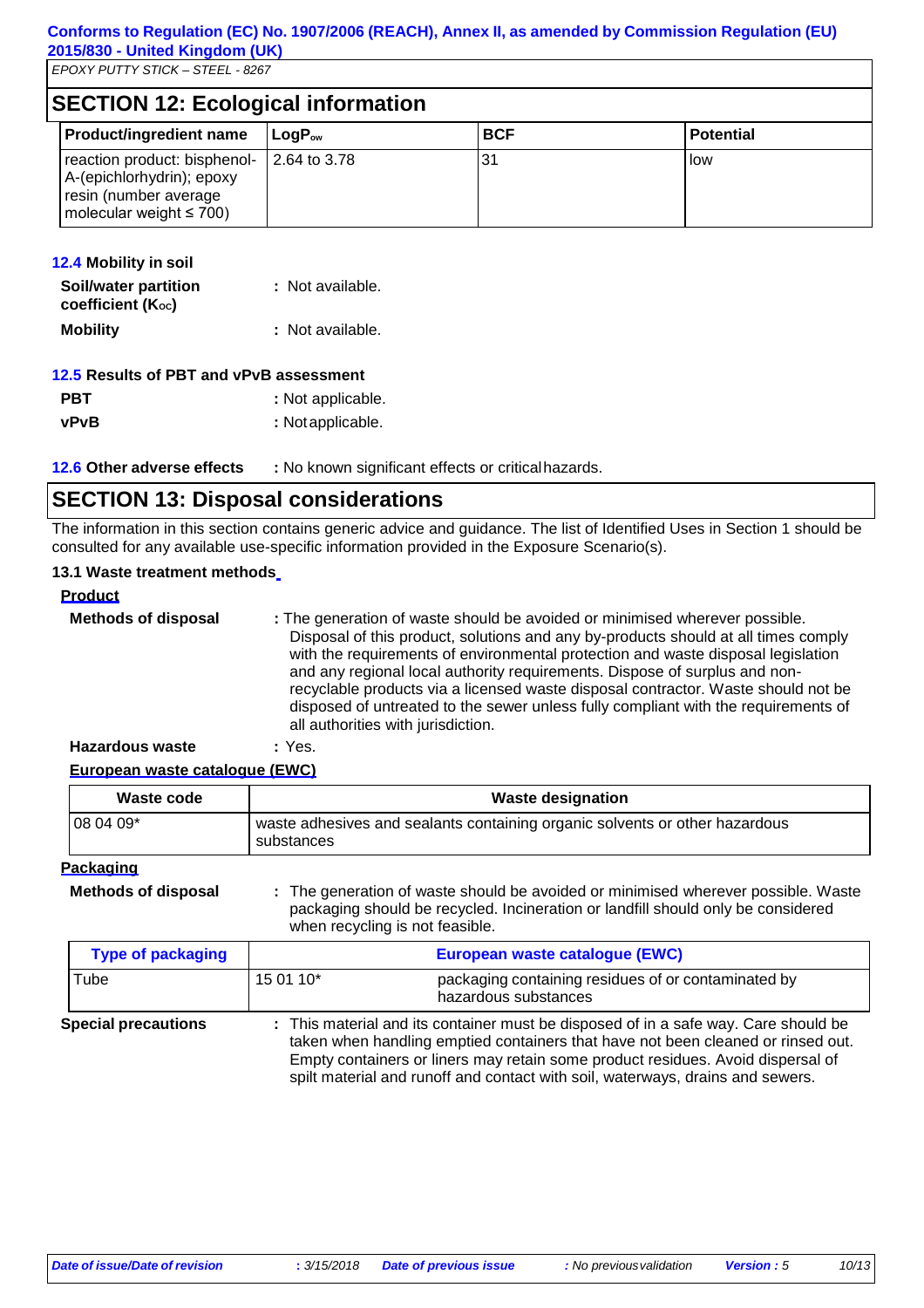#### **Conforms to Regulation (EC) No. 1907/2006 (REACH), Annex II, as amended by Commission Regulation (EU) 2015/830 - United Kingdom (UK)**

*EPOXY PUTTY STICK – STEEL - 8267*

## **SECTION 14: Transport information**

|                                    | <b>ADR/RID</b> | <b>ADN</b>     | <b>IMDG</b>    | <b>IATA</b>    |
|------------------------------------|----------------|----------------|----------------|----------------|
| 14.1 UN number                     | Not regulated. | Not regulated. | Not regulated. | Not regulated. |
| 14.2 UN proper<br>shipping name    | ۰              |                |                |                |
| 14.3 Transport<br>hazard class(es) |                |                |                |                |
| 14.4 Packing<br>group              |                |                |                |                |
| 14.5<br>Environmental<br>hazards   | No.            | No.            | No.            | No.            |

**14.6 Special precautions for user**

**: Transport within user's premises:** always transport in closed containers that are upright and secure. Ensure that persons transporting the product know what to do in the event of an accident or spillage.

**14.7 Transport in bulk according to Annex II of Marpol and the IBC Code** **:** Not available.

**:** Not applicable.

**SECTION 15: Regulatory information**

**15.1 Safety, health and environmental regulations/legislation specific for the substance or mixture EU Regulation (EC) No. 1907/2006 (REACH)**

**Annex XIV - List of substances subject to authorisation**

#### **Annex XIV**

None of the components are listed.

#### **Substances of very high concern**

None of the components are listed.

**Annex XVII -Restrictions on the manufacture, placing on the market and use of certain dangerous substances, mixtures and articles**

#### **Other EU regulations**

#### **Ozone depleting substances (1005/2009/EU)**

Not listed.

#### **Prior Informed Consent (PIC) (649/2012/EU)**

Not listed.

#### **Seveso Directive**

This product is not controlled under the Seveso Directive.

#### **International regulations**

**Chemical Weapon Convention List Schedules I, II & III Chemicals**

Not listed.

#### **Montreal Protocol (Annexes A, B, C, E)**

Not listed.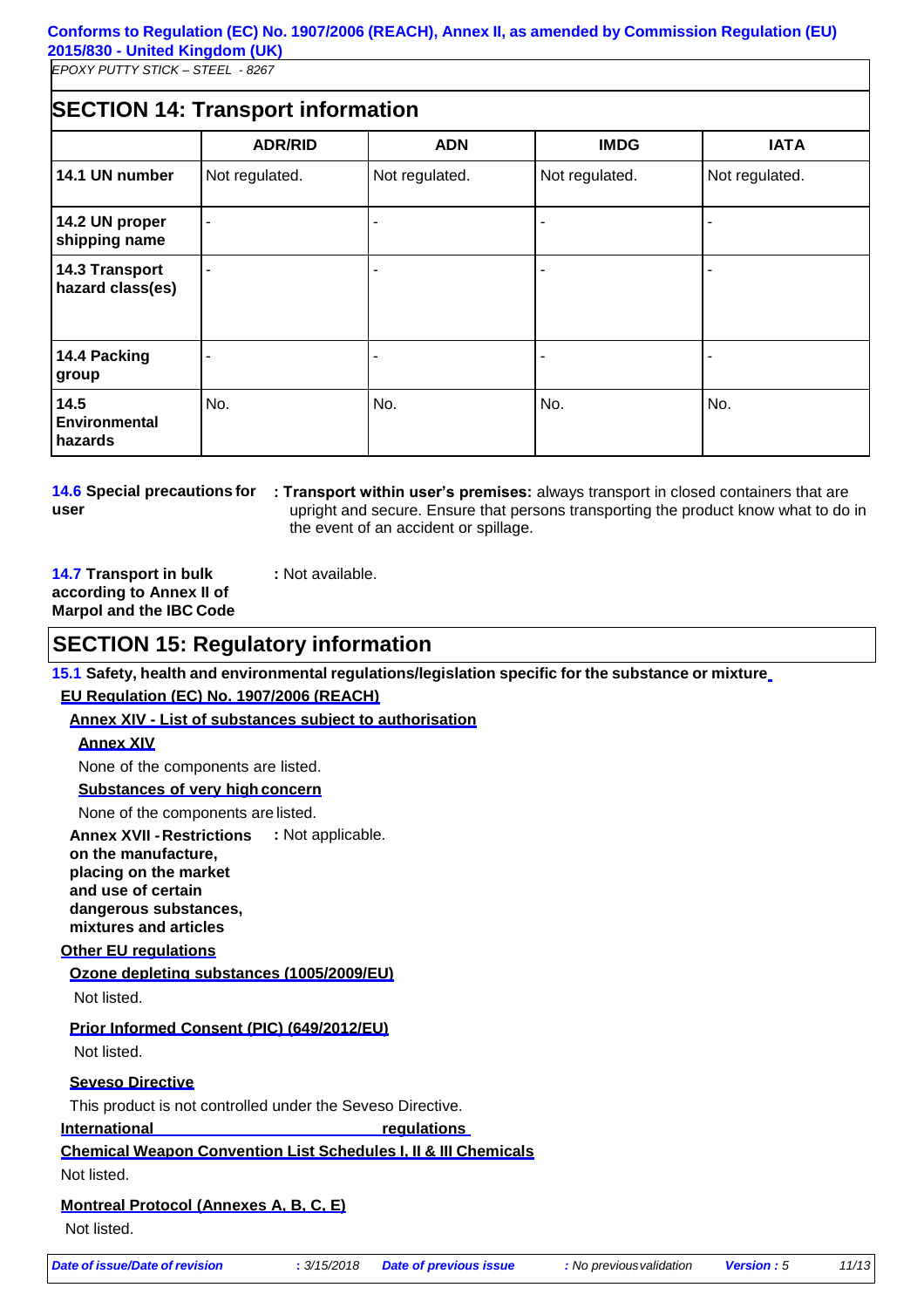## **SECTION 15: Regulatory information**

#### **Stockholm Convention on Persistent Organic Pollutants**

Not listed.

#### **Rotterdam Convention on Prior Informed Consent (PIC)**

Not listed.

#### **UNECE Aarhus Protocol on POPs and Heavy Metals**

Not listed.

| <u>Inventory list</u>                     |                                                                                                 |  |
|-------------------------------------------|-------------------------------------------------------------------------------------------------|--|
| <b>Australia</b>                          | : Not determined.                                                                               |  |
| Canada                                    | : All components are listed or exempted.                                                        |  |
| China                                     | : Not determined.                                                                               |  |
| <b>Europe</b>                             | : Not determined.                                                                               |  |
| Japan                                     | : Japan inventory (ENCS): Notdetermined.<br>Japan inventory (ISHL): Not determined.             |  |
| <b>Malaysia</b>                           | : Not determined.                                                                               |  |
| <b>New Zealand</b>                        | : All components are listed or exempted.                                                        |  |
| <b>Philippines</b>                        | : All components are listed or exempted.                                                        |  |
| <b>Republic of Korea</b>                  | : Not determined.                                                                               |  |
| Taiwan                                    | : All components are listed or exempted.                                                        |  |
| <b>Thailand</b>                           | : Not determined.                                                                               |  |
| <b>Turkey</b>                             | : Not determined.                                                                               |  |
| <b>United States</b>                      | : All components are listed or exempted.                                                        |  |
| <b>Viet Nam</b>                           | : Not determined.                                                                               |  |
| <b>15.2 Chemical safety</b><br>assessment | : This product contains substances for which Chemical Safety Assessments are still<br>required. |  |

### **SECTION 16: Other information**

 $\nabla$  Indicates information that has changed from previously issued version.

| <b>Abbreviations and</b> | $:ATE = Acute Toxicity Estimate$                                              |
|--------------------------|-------------------------------------------------------------------------------|
| acronyms                 | CLP = Classification, Labelling and Packaging Regulation [Regulation (EC) No. |
|                          | 1272/2008]                                                                    |
|                          | DMEL = Derived Minimal Effect Level                                           |
|                          | $DNEL = Derived No Effect Level$                                              |
|                          | EUH statement = CLP-specific Hazard statement                                 |
|                          | PBT = Persistent, Bioaccumulative and Toxic                                   |
|                          | PNEC = Predicted No Effect Concentration                                      |
|                          | <b>RRN</b> = REACH Registration Number                                        |
|                          | vPvB = Very Persistent and Very Bioaccumulative                               |

#### **Procedure used to derive the classification according to Regulation (EC) No. 1272/2008 [CLP/GHS]**

| <b>Classification</b>   | <b>Justification</b> |
|-------------------------|----------------------|
| Skin Irrit. 2, H315     | Calculation method   |
| Eye Irrit. 2, H319      | Calculation method   |
| Skin Sens. 1, H317      | Calculation method   |
| Aquatic Chronic 3, H412 | Calculation method   |

#### **Full text of abbreviated H statements**

| H315 | Causes skin irritation.                            |
|------|----------------------------------------------------|
| H317 | May cause an allergic skin reaction.               |
| H319 | Causes serious eye irritation.                     |
| H411 | Toxic to aquatic life with long lasting effects.   |
| H412 | Harmful to aquatic life with long lasting effects. |

#### **Full text of classifications [CLP/GHS]**